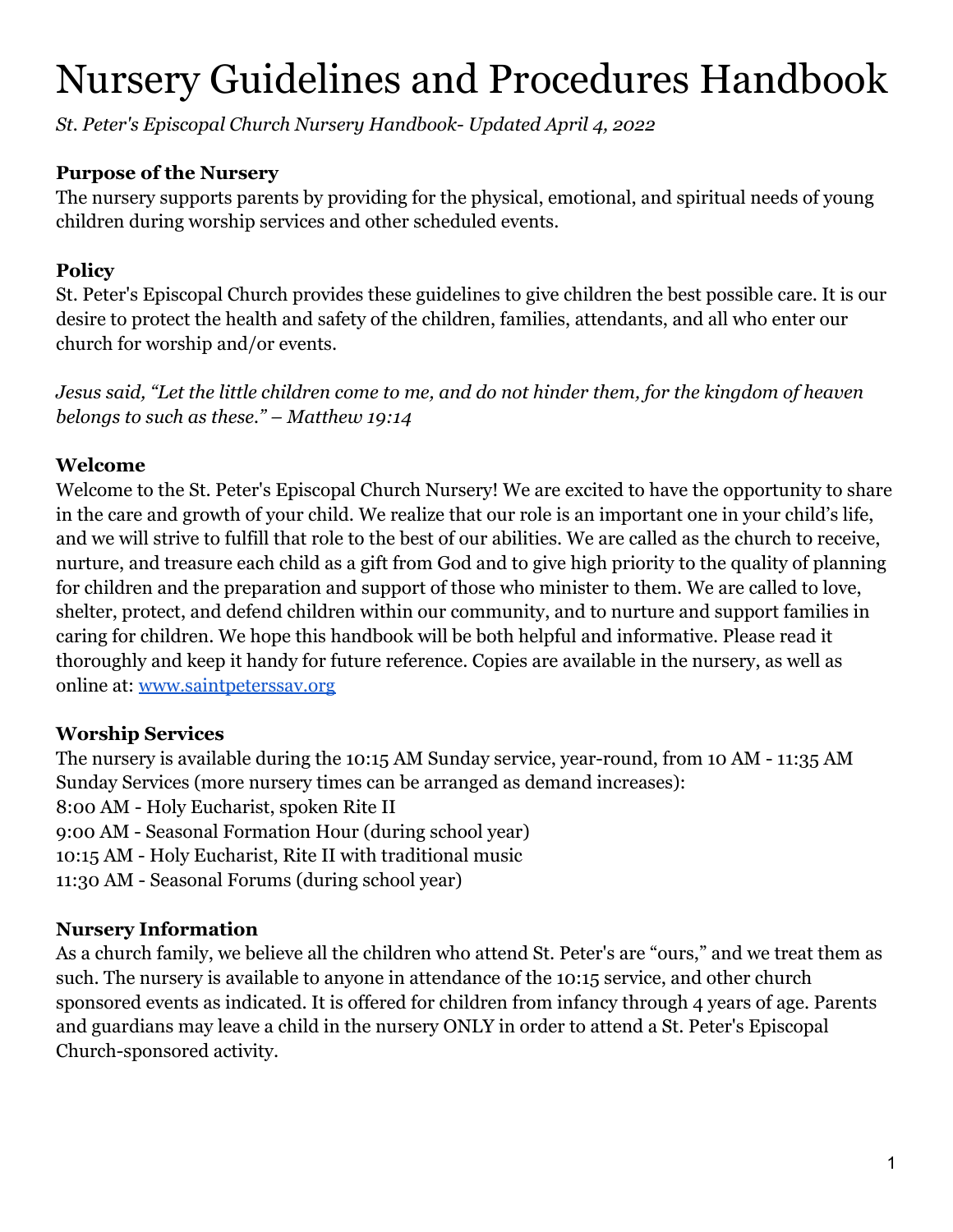# Parent/Guardian Responsibilities

Parents are a child's first and most important teachers. We count it as a great privilege to partner with parents in laying a foundation for faith in their children's lives. Parents can help us by:

- Becoming familiar with the nursery procedures and policies.
- Remembering that each policy and guideline is based on a desire to provide a safe, secure learning environment for your child.
- Asking the Nursery Coordinator and/or Children's Minister to discuss any policy that you do not understand.
- Filling out the required Registration Form.
- Encouraging your children in their walk with Christ.

# **Drop Off/Pick Up Procedures**

At the time of drop off, you will be asked to sign your child in. If your child has any allergies, please note that on the sign-in form. After sign-in, please hand your child to the Nursery Attendant. To ensure that all children stay inside the nursery, we ask that parents not enter the nursery with this exception. We want your child to feel comfortable in the room, so if your child is having separation anxiety or difficulty transitioning, you will be asked to enter the nursery to assist with your child. After your child is content, however, we will ask you to exit the nursery. The staff will text-message parents during the service if you are needed. When the service has ended, please arrive promptly to pick up your child. You will sign your child out by placing your initials in the sign-out box on the sign-in sheet. Once you have signed your child out, the Nursery Attendants will bring your child to the door with your child's diaper bag. We will only release children to their parents/guardians or individuals pre-approved by parents on the Family Registration Form. Older siblings may not pick up younger siblings.

# **Snacks**

If your child has a food allergy or special need related to food, please provide this information on the Registration Form and notify the Nursery Attendant, Coordinator and/or Children's Minister. Parents are NOT encouraged to bring snacks for their children. Snacks will be provided if needed.

# **Potty-Training/Special Needs**

Please describe any special needs and/or provide additional instructions on the Family Registration Form. Also, please inform the nursery staff if your child is in the process of potty training so that we can better assist your child.

# **Childrens' Supplies**

Parents should include the following supplies for their children in a small diaper bag or other bag that will fit easily on the nursery hooks.

- Bottle or sippy-cup (labeled with your child's name)
- Diapers, baby wipes, soother (burp cloths, pacifier, blanket)
- Change of clothes

Please check diaper bags regularly to ensure there are proper supplies. If you forget these supplies for your child, we have items available for use. We prefer that you DO NOT bring the following items: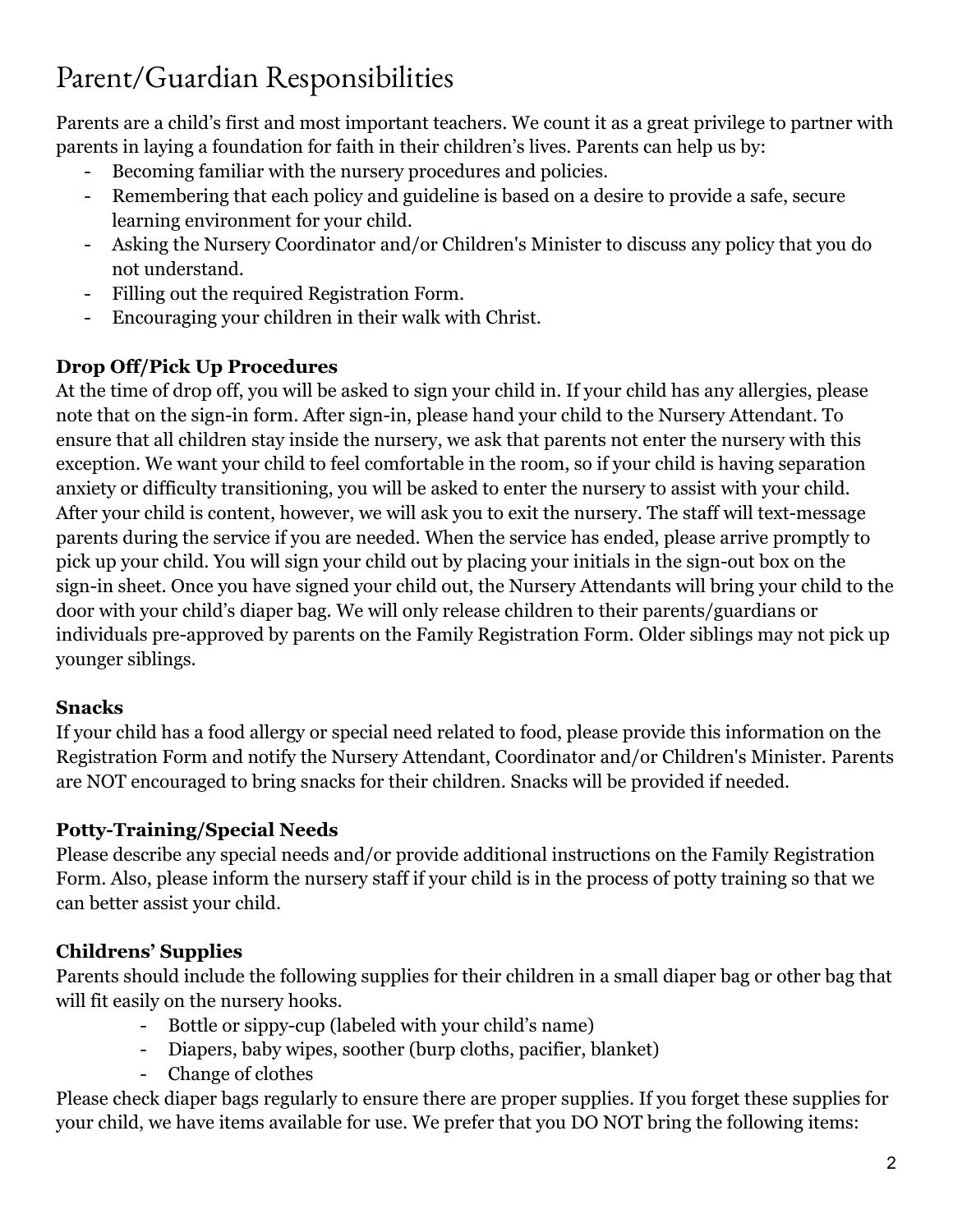- Medicine of any kind, except Epipens. If your child needs medication, it MUST be administered by the parent/guardian.
- Personal toys
- Sick children! No sick children will be admitted into the nursery for the health of others
- It is often difficult to track down the items that personally belong to your child, especially if they are not labeled and resemble the nursery supply. Therefore, please label these items!

#### **Safety and Security Policies Security Systems**

Because the safety of each child is so important, we have implemented a new security system. Parents are to complete a Family Registration Form and leave it with the Nursery Attendants to have on file for each child who will utilize the nursery. This registration form includes contact information, allergies, and special needs. Each guest to our nursery will need to fill out a Guest Nursery Registration Form during the child's first visit to the nursery. So that we can notify parents to come pick up their children during the service if necessary, we ask parents to indicate a preferred cell phone number that we can use to reach them. Only the parent/guardian or an authorized person listed on the registration form will be allowed to pick up the child from the nursery.

# **Incident/Accident Policy**

We strive to keep your child as safe as possible. However, if your child is in some type of incident/accident, we will contact you in a timely manner. An **incident report** will be completed by the worker(s) who witnessed the event and then given to the Nursery Coordinator and/or Children's Minister. The Nursery Coordinator and/or Children's Minister will follow up with the parent/guardian of each child involved.

# **First Aid Kit**

A First Aid Kit is available in each classroom at St. Peter's Episcopal Church. General first aid can be administered by Nursery Attendants as needed, but if your child needs medication it MUST be administered by the parent/guardian.

# **Illness & Health Policies**

Children are very susceptible to any and every "bug" that comes along. Despite our best efforts, the spread of these germs can run rampant in the nursery. Therefore, to prevent the spread of Covid-19, colds, flu, and ear infections, the following policies will be enforced.

- You will be notified immediately to come pick up your children should they become ill in the nursery.
- Medication will not be administered by any of the nursery staff.
- Should your child develop an infectious disease following a session in the nursery, please contact the Nursery Coordinator and/or Children's Minister immediately.
- Children who show signs of illness should be kept at home.
- According to the Committee on Control of Infectious Diseases of the American Academy of Pediatrics, a child should not be taken from home when any of the following exists, or if the child has had symptoms of the following within the previous 24 hours: Fever greater than 101 degrees, vomiting, diarrhea or any of the symptoms of the usual childhood diseases such as measles, mumps, chicken pox, or whooping cough or Covid-19.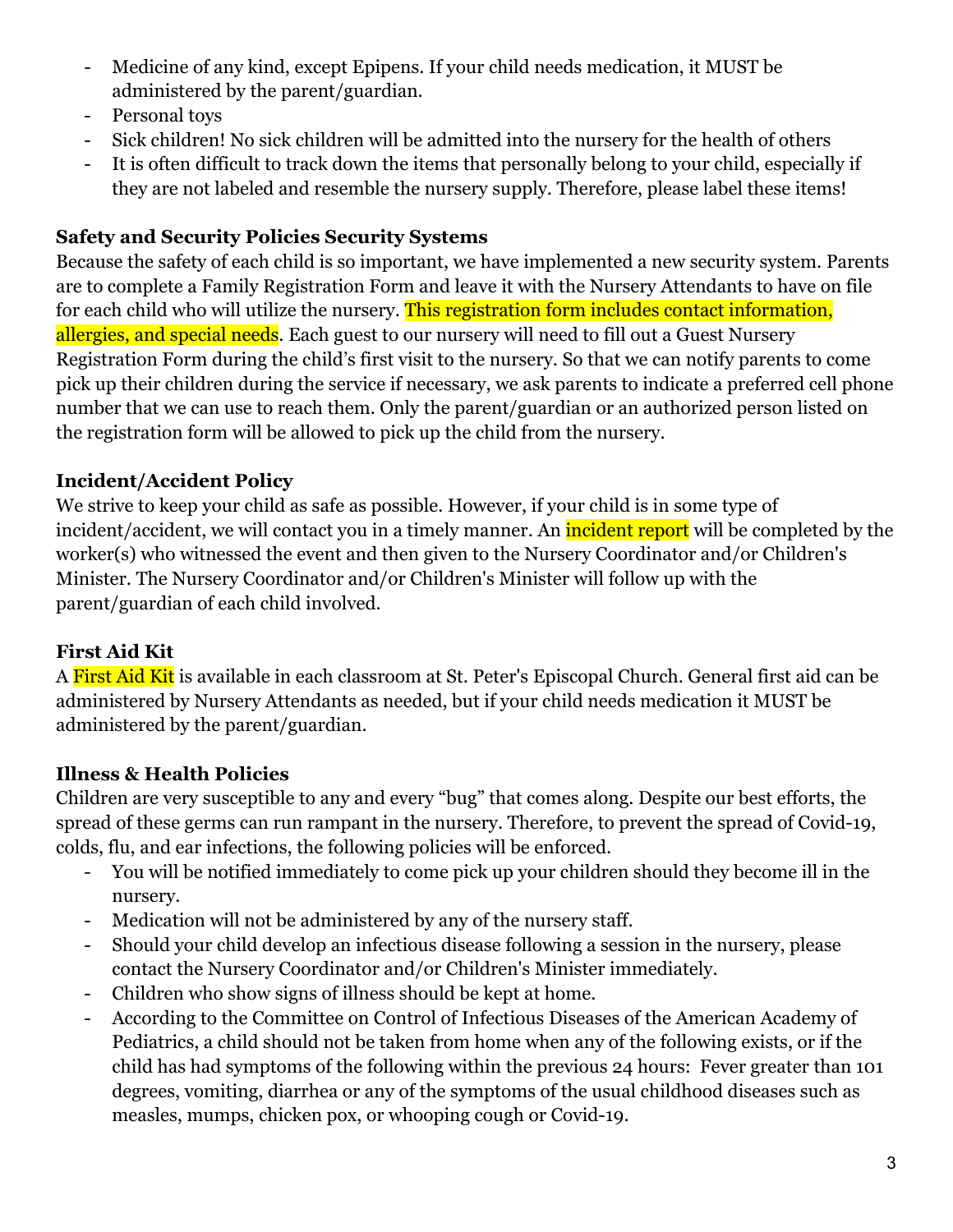- Children should also be kept at home who show signs of any other illness, including but not limited to:
	- Strep Throat
	- Head Lice
	- Pink Eye
	- Undiagnosed Rashes or Sores
	- On-going Cough
	- Runny Nose and Watery Eyes
	- Trouble breathing, wheezing

# **Handbook Agreement**

Each time you sign your child into the nursery, you are agreeing to abide by the policies and procedures outlined in this handbook. If you have any questions or concerns about anything included in the handbook, please let the Nursery Coordinator and/or Children's Minister know so that your questions may be answered and your views regarding these policies can be reviewed and considered. The handbook will be revised periodically to reflect the childcare needs of our parish. New copies of this handbook will be made available after any revision and will be located in the Nursery. To ensure these policies are implemented, the Nursery Coordinator and/or Children's Minister will provide training opportunities to familiarize the Attendants with these policies and special procedures. The Nursery Attendants are responsible for the day-to-day observance and implementation of these policies.

# **Thank You**

St. Peter's Episcopal Church's Vestry, clergy, families and nursery staff appreciates all the hard work of our church family. By working together, we will make our nursery a fun and safe environment for our children.

# **Questions? Comments?**

Please contact St. Peter's Episcopal Church's Nursery Coordinator/Children's Minister, Betsey Bass, at 912-598-7242 or the Rector, The Rev. Kelly Steele, or [ksteele@saintpeterssav.org](mailto:ksteele@saintpeterssav.org) .

# Nursery Attendants ' Procedures and Policies

- The Nursery Coordinator and/or Children's Minister, in conjunction with the Priest-In-Charge or Rector, is responsible for determining the suitability of professional Nursery Attendants to care for our children. It is a priority to recruit and maintain Nursery Attendants who will provide loving, responsible, and developmentally appropriate care for all children staying in the nursery. Should you, as a parent, have questions or concerns regarding care given, please contact the Nursery Coordinator and/or Children's Minister.
- How Many Caregivers Do We Need?
	- The Safe Church Policy of the Episcopal Church states that two unrelated adults must be present at all times when caring for children. If you find the nursery understaffed, please contact the Nursery Coordinator and/or Children's Minister or Rector immediately. Substitutes will be located to provide support to the Nursery Attendants.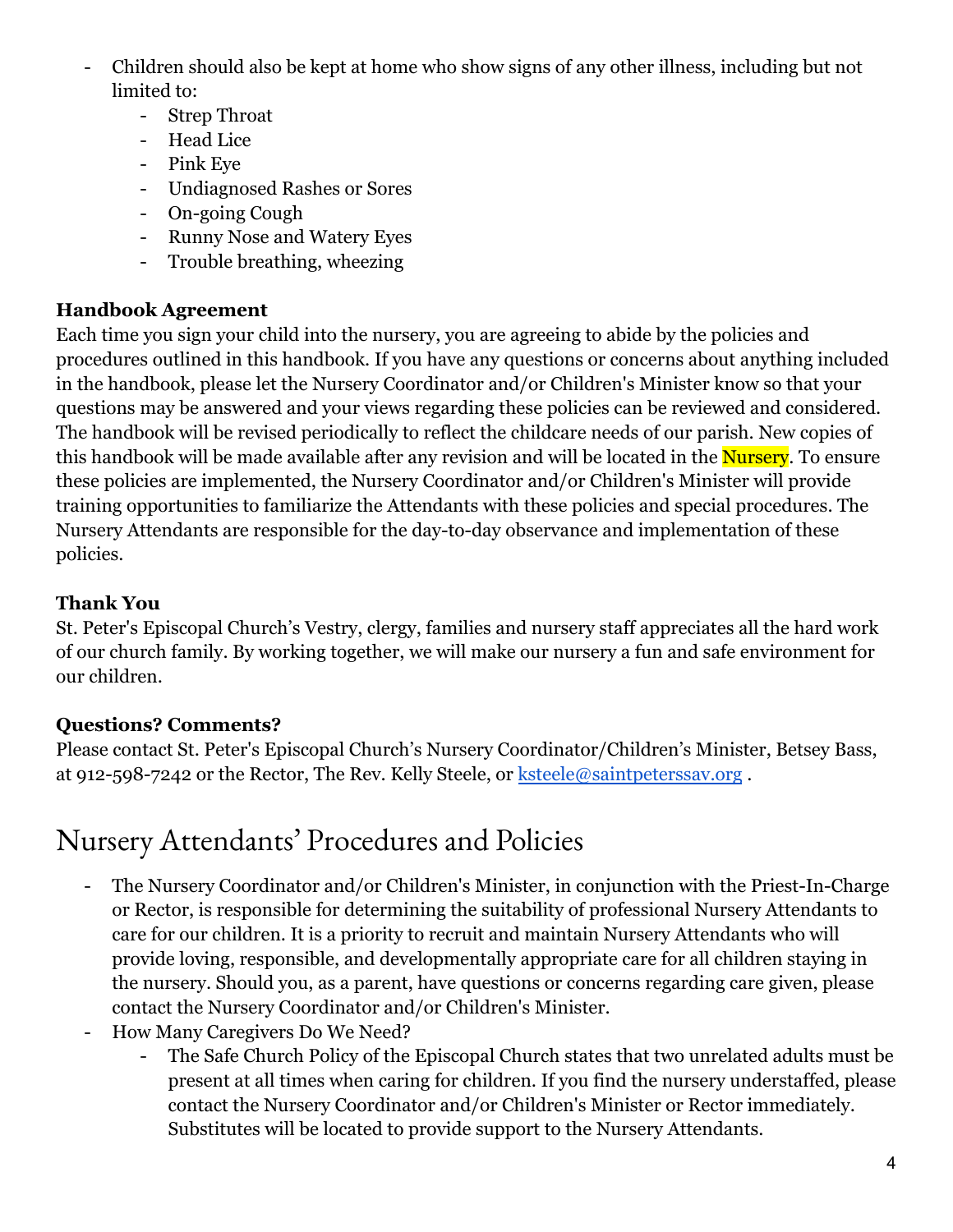- Screening Procedures
	- We require all volunteers and staff members who regularly work with children to go through a screening process that includes an application form and a criminal/child abuse background check. Nursery Attendants are also required to complete 3 hours of [Safe Church training](https://gaepiscopal.org/safeguarding-gods-children/) within 60 days of their start date, as well as CPR certification.
- Volunteer Opportunities
	- We are not accepting volunteers for Nursery at this time so we can ensure highest levels of care by professionals passionate about caring for children. However, if you are interested in participating in our Nursery Program, please fill out a Nursery Attendant Application or contact the Nursery Coordinator and/or Children's Minister for more details.
- **Scheduling** 
	- To ensure the Nursery is adequately staffed at all times, a nursery schedule will be provided to all Nursery Attendants. Please alert the Nursery Coordinator and/or Children's Minister to any scheduling conflicts as soon as possible, ideally one month beforehand. If you cannot serve on your scheduled Sunday, please make arrangements yourself to switch shifts with someone on the nursery schedule and alert the Nursery Coordinator and/or Children's Minister.
- Nursery Attendant Duties Prior to Service Time
	- Arrive at 10-30 minutes ahead of the "event" start, or 9:45-10 AM, to open the nursery at 10:05 AM for the typical 10:15 AM service on Sundays. Certain services like Christmas and Easter, when there are a lot of visitors possibly inquiring about the nursery, will need more lead time for Nursery care, so please arrive 25-30 minutes ahead of the service. A typical Sunday would only require a 10 minute set up before 10:15 AM services, Nursery closes at 11:35 AM and your shift ends at 11:45 AM - 12 PM, depending on arrival time. The same 10-30 minute "rule" would apply to other events as needed, with 10-20 minutes left after the nursery closes for clean up procedures.
	- Wash your hands thoroughly before entering the nursery.
	- Be sure that the "Dirty Toys Bin" is accessible and ready, to be cleaned after the children leave for the day. Leave the toys to air dry, for the next shift to put away when they arrive.

#### **Check-In Procedures for Nursery**

- **- \*note: Parents are to remain** *outside* **the nursery\***
- As the parent/guardian comes to the nursery door, have him or her sign their child in on the sign-in sheet. Be sure all categories on the sign-in sheet are completed.
- Once the child is signed in, have the parent hand his or her child to you.
- Place the diaper bag on the countertop. Note: We need to keep children's personal items separated in order to decrease the spread of germs and to ensure the correct items go home with the correct child.
- *- Have the parent/guardian fill out a Registration Form every time they visit!*

#### **General Procedures for Nursery Attendants**

- Check in and out with the clipboard in the office, note any incident reports or needed supplies with a sticky note to the Children's Minister (Betsey) or the Rector (Kelly)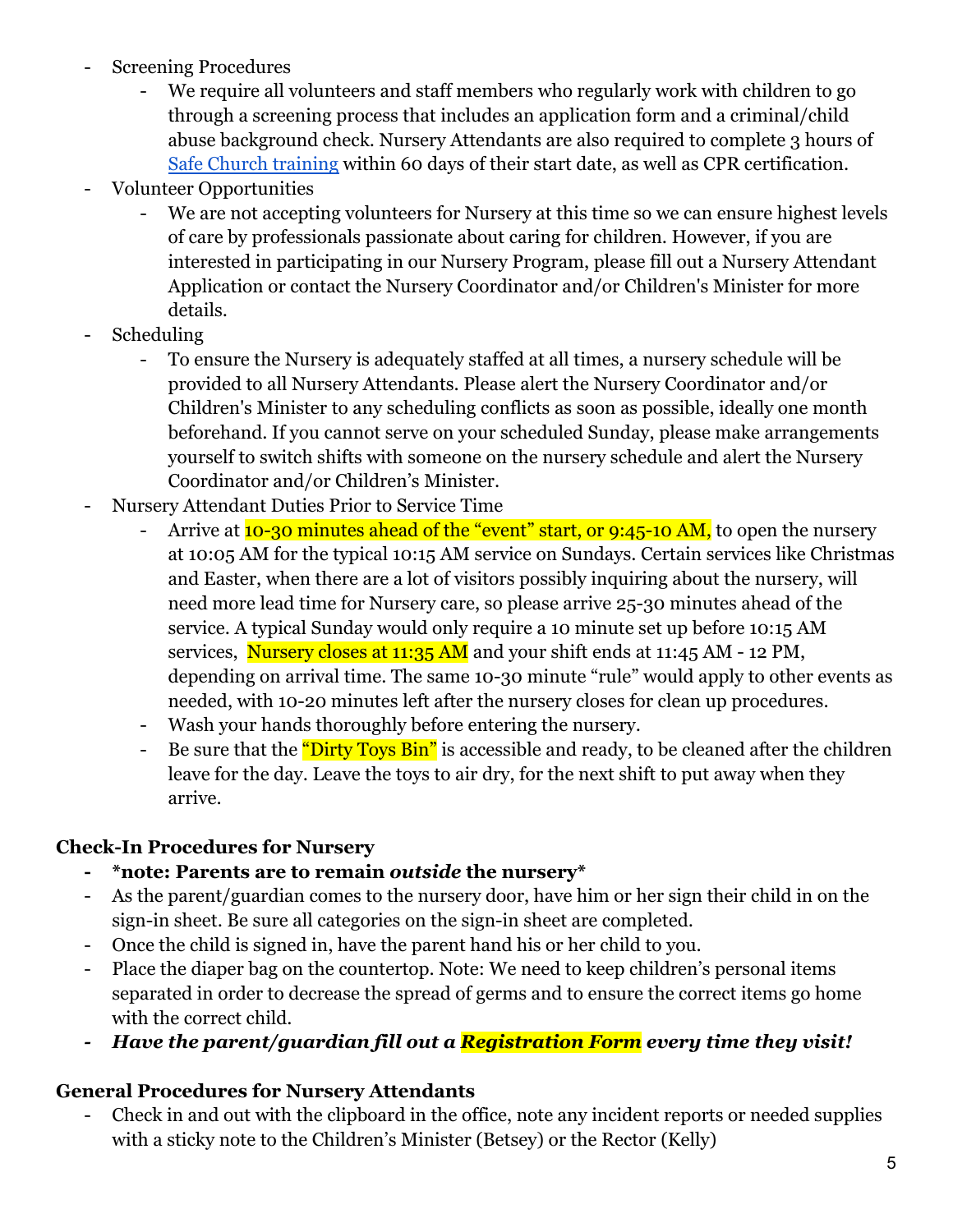- Put away any toys cleaned from the "dirty toys bin" from last shift!
- Wash your hands after each diaper change and after wiping a runny nose.
- Prevent babies from sharing bottles/cups and pacifiers. Be sure to keep these items in the child's bag when not in use.
- If you think a child is sick, inform the Nursery Coordinator and/or Children's Minister and refer to the "Illness" section of this handbook.
- When stock is running low in any area, please mark the item on the Nursery Supply List and let the Nursery Coordinator and/or Children's Minister and Parish Administrator know as soon as possible.
- Check a child's diaper bag for diapers and wipes before using the nursery-provided items.
- See that each baby's diaper is checked at least once during the time you are on duty.
- If a child is potty-training, ask that child at least once if he or she needs to use the potty.
- Assist the potty-training child as needed in the bathroom internal to the Nursery.
- If a child becomes frustrated or aggressive, redirect that child's attention to another toy or activity. If that does not solve the problem, text the parent/guardian to pick the child up.
- Do not permit babies or toddlers to climb on chairs and tables.
- Report any incidents/accidents to the Nursery Coordinator and/or Children's Minister, and fill out an **incident/accident form**, located in the storage cabinets. Notify the parent/guardian when he/she comes to pick up the child, and have him/her sign the form before leaving with the child. If an incident/accident has caused the child to become inconsolable, please text the parent/guardian. The Nursery Coordinator and/or Children's Minister will follow up with the parents of the child(ren) involved.
- Check Allergy Alerts prior to snack time.
- Place children in snack table seats and wipe their hands with baby wipes. Disperse small amounts of the snack at a time. When the children are finished with their snacks, wipe their hands with baby wipes, and clean the table with a disinfecting wipe.
- Toy Cleaning Policy
	- All nursery toys will be cleaned weekly to avoid spreading germs. Nursery volunteers will remove "mouthed" or "chewed-on" toys by placing them in the "Dirty Toys Bin." Before these toys are used again, they will be disinfected with a bleach solution. Be sure children do not remove/play with toys out of the "Dirty Toys Bin." Bulk cleaning is to be done quarterly.
- Parent/Guardian Communication
	- Parents want to hear about their children. They need to know if there were a problem, such as excessive fussiness, a slight accident such (a bump or a fall), or if you noticed any signs of illness. They also need to hear about the good things that happened while they were away from their children such as: were the children happy and smiling; did they tell you that they had to go potty; did they drink all their bottles; etc. Telling parents these things helps them to feel secure about leaving their children with you. It tells them you really do care about their children.

# **Check Out Procedures**

- When the parents/guardians arrive at the nursery door, have them sign their children out by initialing the proper space on the sign-in sheet.
- Talk with each parent/guardian about how the child enjoyed the time.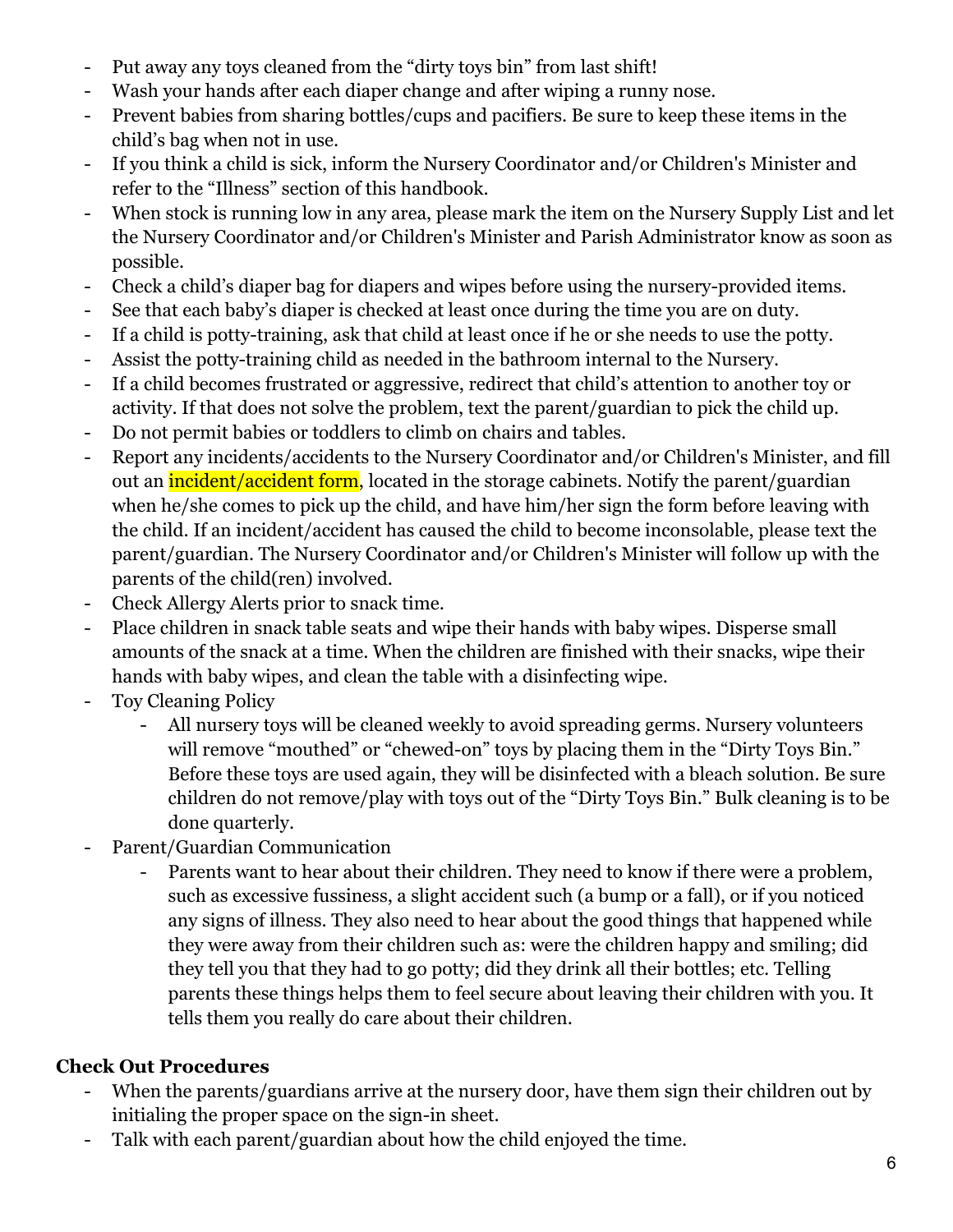- If any accidents or incidents occurred in the nursery, be sure to complete in incident form and have the parents of the children involved sign the form.
- Once a child is signed out and all necessary paperwork is complete, hand the child with his/her diaper bag to the child's parent/guardian.

After Service Time Procedures for Nursery Attendants

- After all the children have been picked up by their parents/guardians:
	- Return all toys and books to the shelves.
	- Wipe all counters and table surfaces with disinfectant wipes.
	- Spray any toys in the "Dirty Toys Bin" with bleach solution and leave them out to air-dry
	- Mark any needed supplies on the Nursery Supply List and email to the Nursery Coordinator or Children's Minister and Parish Administrator.
	- Vacuum the floor to clean up any snack debris.
	- If an exterior door to the playground were opened, make sure it gets locked and latched.
	- After the room is completely clean, turn off the lights and close the hallway door as you leave.

# **More Information Special Event Policy**

All requests for childcare at special events should be submitted in writing to the Nursery Coordinator and/or Children's Minister and Attendants at least a month in advance. The Nursery Coordinator and/or Children's Minister must know the number of children anticipated for each activity as well as the ages of the children so that an adequate number of workers can be scheduled. If there are any changes to the event, the Nursery Coordinator and/or Children's Minister must be informed as soon as possible. If the parish-sponsored event is not located at the parish, parents must provide emergency phone numbers to the care-givers.

# **Handbook Agreement**

Each time someone signs their child into the nursery, they are agreeing to abide by the policies and procedures outlined in this handbook. If you have any questions or concerns about anything included in the handbook, please let the Nursery Coordinator and/or Children's Minister know so that your questions may be answered and your views regarding these policies can be reviewed and considered. The handbook will be revised periodically to reflect the childcare needs of our parish. New copies of this handbook will be made available after any revision and will be located in the **Nursery**. To ensure these policies are implemented, the Nursery Coordinator and/or Children's Minister will provide training opportunities to familiarize the Attendants with these policies and special procedures. The Nursery Attendants are responsible for the day-to-day observance and implementation of these policies.

# **Thank You**

St. Peter's Episcopal Church's Vestry, clergy, families and nursery staff appreciates all the hard work of our church family. By working together, we will make our nursery a fun and safe environment for our children.

# **Questions? Comments?**